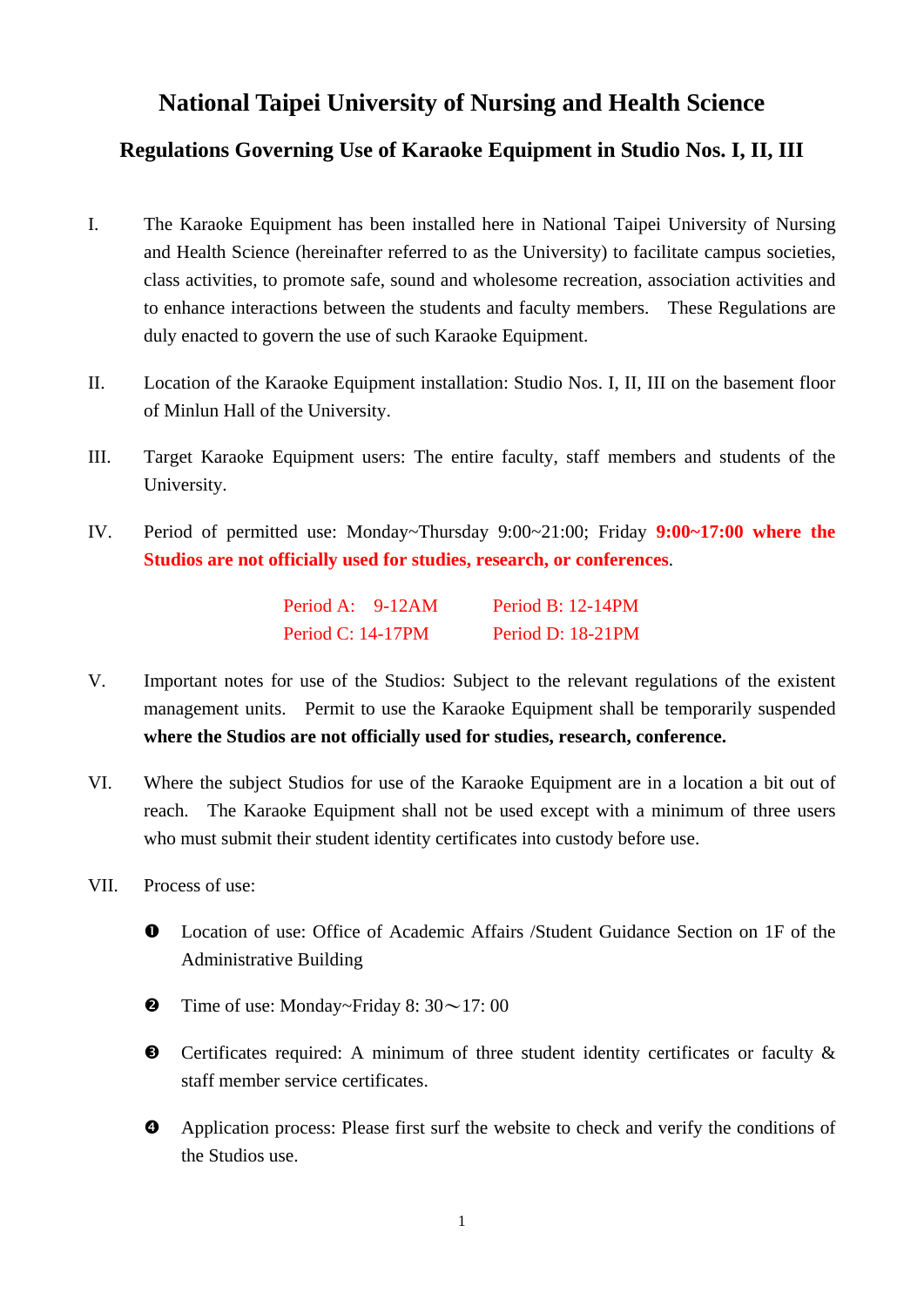- $\rightarrow$  Register with Student Guidance Section for use.
- $\rightarrow$  Fill out the application form for Karaoke Equipment use.
- $\rightarrow$  Borrow the keys (to the door, studio, iron cabinet)
- $\rightarrow$  Check and verify the Karaoke Equipment and fill out the written confirmation. Inform the Office of Academic Affairs Student Guidance Section immediately in case of any defect found.
	- ◎ Karaoke Equipment cabinet: Four song books, two wireless microphones, four wire microphones, remote control and such equipment.
	- ◎ Overhead projector, projector curtain.
- $\rightarrow$  After completion of the use, please return the Karaoke Equipment to the original location. Turn the power off. Clear up the environments. Lock the Karaoke Equipment cabinet.
- $\rightarrow$  Return the keys to the on-duty instructor or the dorm staff.
- VIII. Each use is confined to one period of use which may be renewed for one more use if no user is waiting behind. Only one renewed use is permitted. Upon completion of the use, please immediately return the keys to the on-duty instructor or the dorm staff. A user who fails to return the keys **within 30 minutes after use shall forfeit the right to use the Karaoke Equipment in next thirty days.**
- IX. Use the Karaoke Equipment in the appropriate sound volume not to inconvenience others. In the event that you use against others in study, beyond the appropriate volume, and are reminded so, you should turn the volume down. If you fail to turn the volume down after being reminded, **the user body (the class, campus society) or unit shall forfeit the right to use the Karaoke Equipment for the next sixty days.**
- X. No eating or drinking is permitted inside the Studios. Please be sure to clear up the environment after use and **carry all garbage away yourself.** In the event that the Karaoke Equipment site is found not cleaned and cleared up after use, the user body (the class, campus society) or unit shall **forfeit the right to use the Karaoke Equipment for the next thirty days.**
- XI. Please take good care of the Karaoke Equipment, turn all power off, clean and clear up the site, lock the Karaoke Equipment cabinet, the door and windows after use to assure safety and security before you leave.